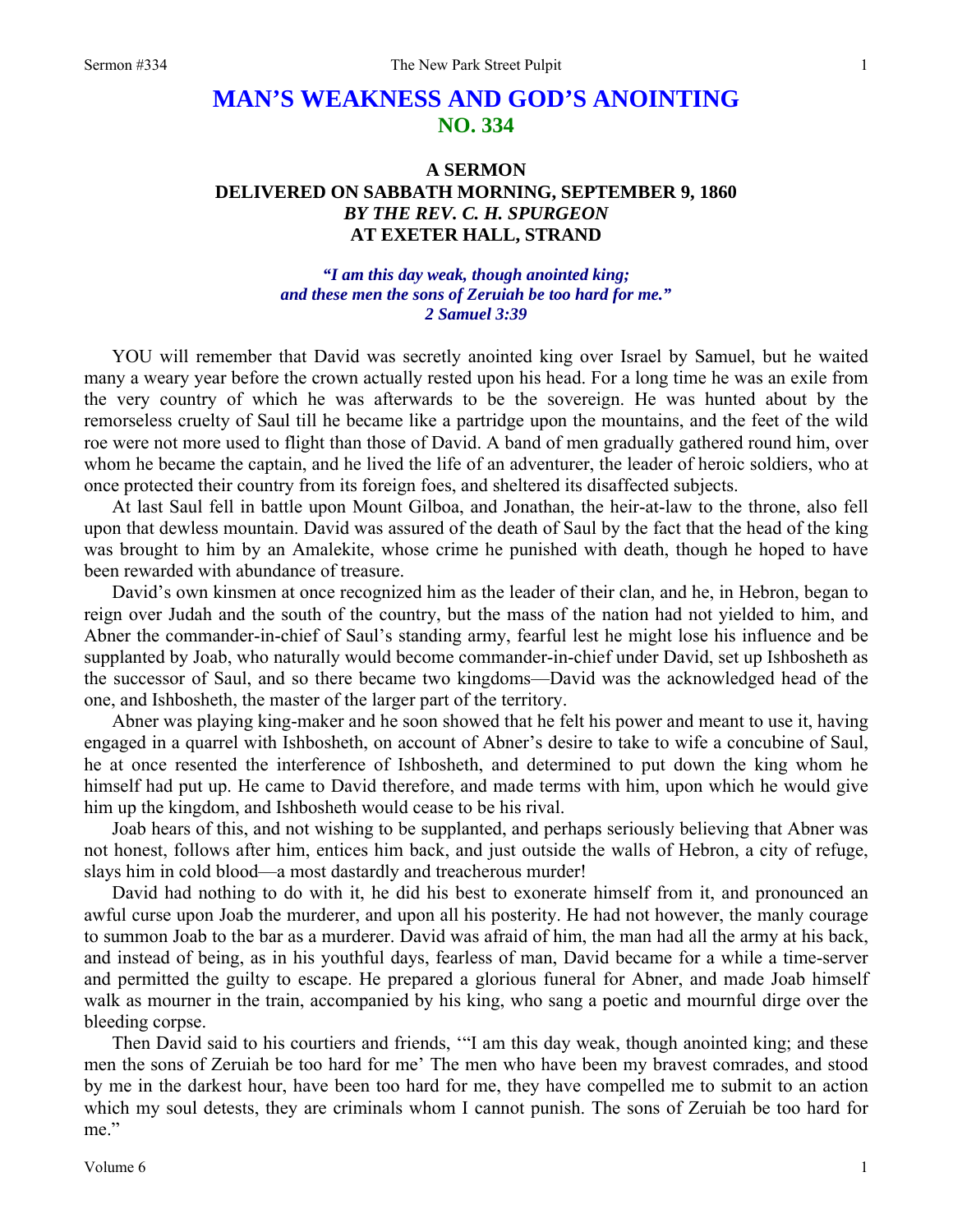It was necessary to state these historical particulars in order to set my text in its connection, and now I wish to show how this passage in sacred history is but the transcript of what has occurred many and many a time in the history and experience of all the people of God.

**I.** The first remark I shall make will be this. We *may be anointed and yet weak*.

Every believer is an anointed king. He was really anointed in the covenant of election before the world was. When Jesus Christ was set up from everlasting, His people were really set up in Him. When He was proclaimed King, and when His Father promised glorious honors to Him as the result of what He would do, His people were really constituted a royal priesthood in the person of their representative and covenant head.

Every child of God also was actually anointed when Jesus Christ ascended up on high, and led captivity captive and received gifts for men. When Jesus took His seat at the right hand of the Eternal Father, amidst the songs of angels and the shouts of cherubim, all His elect in Him did virtually take their thrones. "For he hath raised us up together, and made us sit together in the heavenly places in Christ Jesus." But in our souls, our anointing time comes in that hour when, being called by grace and washed from sin, we begin to reign over sin, self, the world, death and hell, by virtue of our union with Christ.

Every believer is a king today. It may be that he does not wear his crown, but lives beneath his dignity, yet he is a king by right divine. He is of a kingly, nay, of a divine race, he is sprung from the loins of the King of kings, and he is soon to enter upon his full dominion, for when Jesus shall appear, then being like Him, he shall reign with Him for ever and ever.

The Christian is then today, in many more senses than I can now stay to enumerate, an anointed king, and yet it is quite possible that he may be groaning out, "I am weak," for weakness and divine anointing may stand together. You may be the object of God's grandest purposes, and yet in yourself, you may be the meanest of men. God may yet intend to accomplish by you the greatest marvels, and it may be needful that, as a prelude to these wonders, you who are God's anointed should be compelled to feel very deeply your utter weakness.

God's children are often very weak *in faith,* they stagger at the promises through unbelief. It is not always in their power to "set to their seal that God is true." They always have the seal of God on them, but they cannot always set their seal to God's promise. There are times when the strength of the flesh through sin has overcome the powers of the soul—when we can get no further than to cry, "I would, but I cannot believe, I do not doubt His love to His people, but it is a grave question with me, whether I am one of His people at all."

Christians have ebbs of faith as well as floods, they have winters as well as summers, they have times of drought and years of famine. Sometimes they are diminished, and brought low through oppression, affliction and sorrow, the eye of their faith grows dim, and the light of God's countenance, being withdrawn from them, it becomes a woeful day for them, and they sigh, and cry, and groan, and scarce can call their lives their own. "Oh!" cries one, "that is my condition, but I thought I could not be a child of God, for I said, 'If it be so, why am I thus?'"

Oh! this is a common failing with the Lord's people. Think not that your name is cut out of the register because of the weakness of your faith, for there be many in heaven whose names on earth were Little-faith, and Ready-to-halt, and Despondency, and Much-afraid. You may be an anointed king, and yet exceedingly weak in your faith.

The weakness of a Christian's faith may also affect all his other graces. It must do so, for when faith is strong, every other grace is strong—when that is weak, all things else decline. It may be today that your *hope* has become very dim, you are in bondage through fear of death, and see not the mansions in the skies. You have forgotten that you are in Christ and now you no more look for His appearing. Your hope declines, and all your comfort dies.

All this is possible, and yet you may be an anointed king. Pluck up heart, my brother, when you cannot read your title the inheritance is just as sure, when you cannot feel your union with Christ the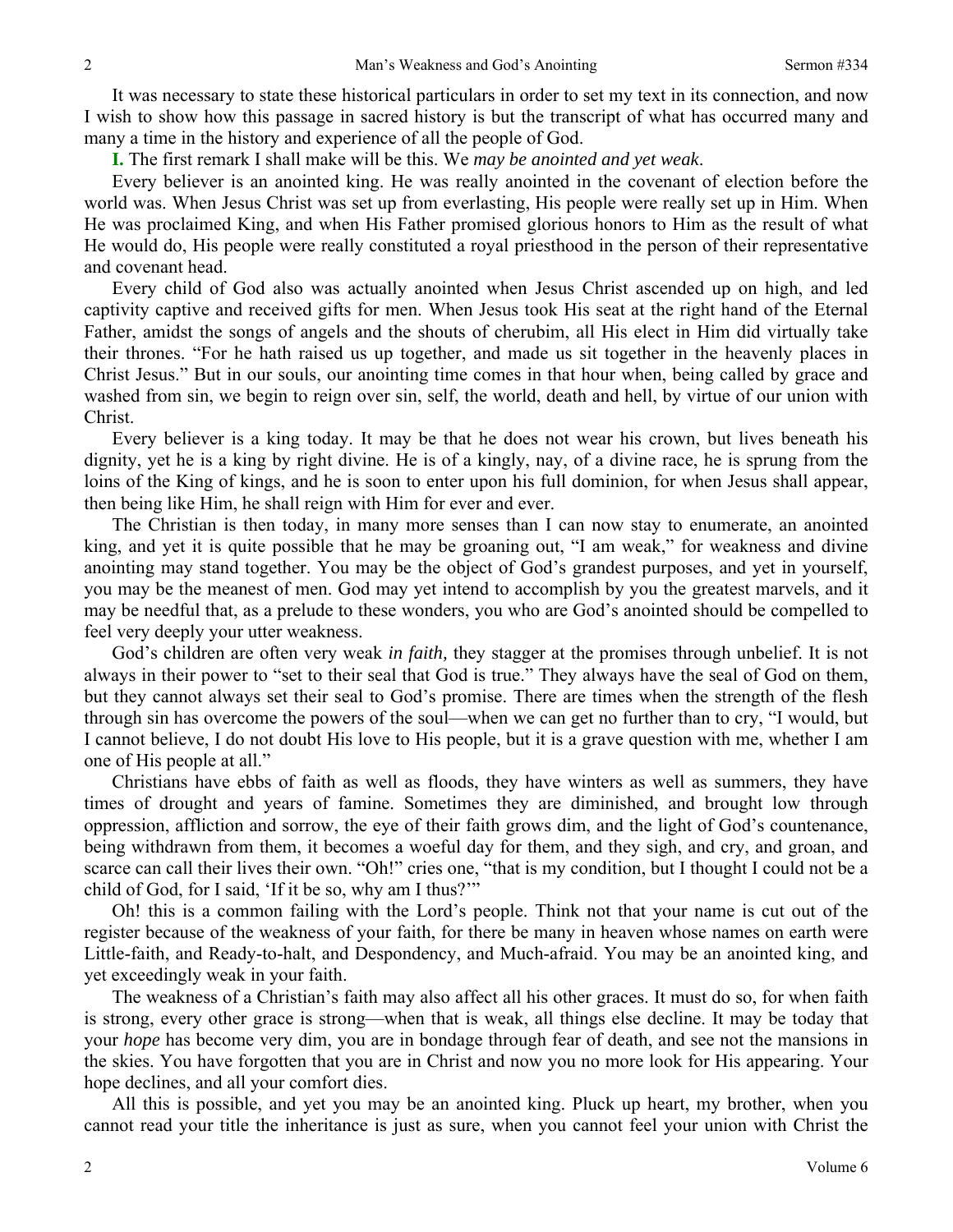union is none the less a fact, and when you dare not hope, even then, if you are Christ's, your soul is in His hand, and you shall never perish, and neither shall any pluck you from Him.

Let me add again, that when the Christian grows weak in his faith and hope, it is no wonder that he is feeble in all *his efforts* to serve his master. "Oh," says one, "I preach now, but have no power in preaching. I pray, but it is not prayer. I totter on the knees which should be strong. I, who could once prevail and bid defiance to earth and hell now tremble like Peter before a little maid, and am downcast and abashed by the smallest threat or calumny from the lips of my meanest foe."

Oh, but Christian, all this is possible too, and yet you may be an anointed king, for there is a sad difference between the estate of God's people now and their glory by and by, ay, and a wondrous difference now between the privileges to which they have a right, and the privileges to which they have the power to attain. Sure, if they were what they might be, and what they should be, they would be on earth well nigh as happy as in heaven.

God has given them power to tread on serpents and to defy the violence of flames, He has girded them with a majesty unrivalled and unequalled. He has put a crown of pure gold on their heads, even now He has shod them with badgers' skins, and clothed them with blue and purple and fine linen. He has made them kings and priests unto God, even this day, and they dwell in the curtains of Solomon.

They have His providence for their provision, they have His angels for their servitors, they have His heaven for their last resting place, and His bosom for their reposing place today. And yet are they often weak, and often cast down by reason of sore trouble, and the strength of the flesh, and the perversity of their corrupt hearts. "I am this day weak, though anointed king; and these men the sons of Zeruiah be too hard for me."

My dear brethren, let me remark that David at this special time felt his weakness more particularly because he was in a new position. David had been an adventurer in the cave so long that he had grown used to it, and you never find him saying when he hid himself in Engedi, "I am this day weak." No, after the first season of bitterness, I believe he came to love Adullam's dreary grot, and the bleak mountains were dear to him.

But he has come into a new place—nations are at his feet—men bow before him, it is a new position and he says, "I am this day weak, though anointed king." Whenever you make a change in life, whenever God calls you to another set of duties, you will surely find out what perhaps you do not now believe—that you are weak, though anointed king.

Here too, David had come into new temptations. The arrows had been shot at him before from one direction alone, now the storm ceases on one side, and begins on the other. If men knew that the storm would always come to one side of the house they would repair and strengthen it, and then they would not fear the blast, but if on a sudden it whirled round and took the other corner, how would they be prepared for that?

Take care, Christian men and women, how you change your position, for often it is a remove for the worse, the arrows may not fly on the right, but they will meet you on the left, and perhaps that may be your weakest side, and there will you be smitten in the most tender part.

David had now no more the temptations which beset a venturer, but those which cluster thick around the throne, for where there is the honey of royalty, there will surely be the wasps of temptations. High places and God's praise seldom well agree, a full cup is not easily carried without spilling, and he that stands on a pinnacle needs a clear head and much grace.

And then further, David had now come into new duties. It was his duty to have taken Joab and have made him suffer the full penalty of the law for having killed Abner. A king must defend the oppressed and avenge the murdered, but David fails to perform the new duty, for he feels that he is too weak.

Brothers and sisters, I shall leave this point when I have only conjured you to remember that whether you know it or not, whether new circumstances shall have discovered it to you or not, you are this day weak, though anointed kings. You are never more mistaken than when you think yourselves strong. You are never nearer the truth than when you have the very lowest views of your self.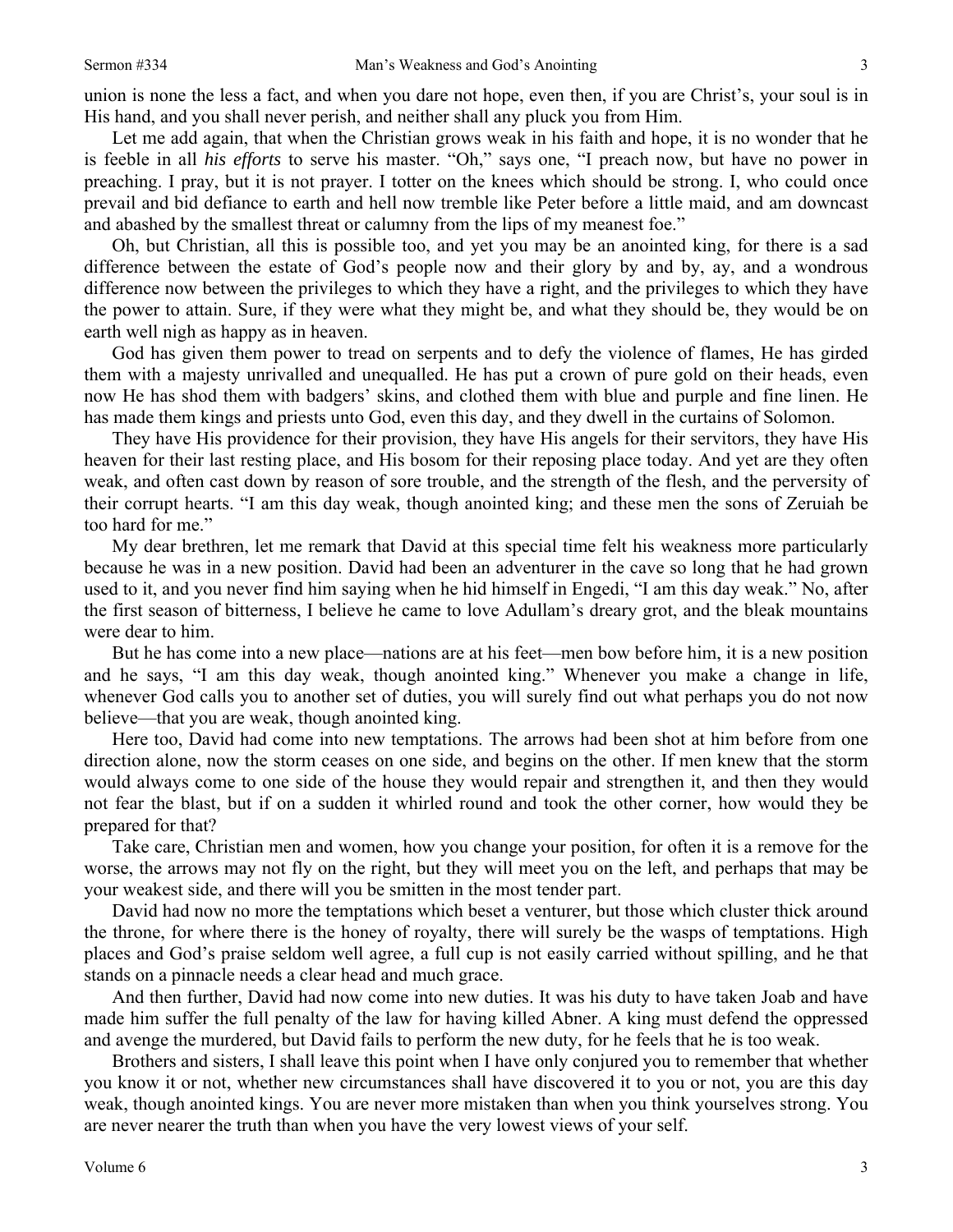When you are stripped and emptied, and poured from vessel to vessel, it is then that you are where you ought to be, when you can say, "I can do nothing apart from him," and yet can feel that you can do everything with Him, then you are on the point of safety, you are on the eve of triumph and honor. God is with you, and will greatly bless you so long as you know where your great strength lies.

**II.** The second head. *It was but little wonder that David's kingdom was weak, for it was but newly gained,* and it is but little marvel if we also are very weak in the beginning of our spiritual life.

When a king has had time to set himself down upon his throne, and to sweep away before him this party and that, either by politics or by the power of the sword, and so to put down every rival, then his throne becomes confirmed. But here is David, a man who is not descended from the royal race—and who, apart from the divine anointing, which the sons of Belial would never recognize, had no right to the throne whatever, and it is not much wonder that the house of Saul should be troublesome to him, and that his old comrades, taking too much upon themselves because of their past services, should be too strong for him to manage.

Young Christian, it is no wonder that you are weak, when the good work has only lately begun with you. See the lambs in the fold, it is well that they have been shorn in good weather, for what would become of the shorn lamb in the untempered wind? Shall we suppose that the young sapling shall stand as firmly as the oak with its gnarled roots and its hoary branches, which have been twisted together by many a storm?

What! Shall a babe fight a battle? Shall a newborn infant go forth to war? Do you wonder because the new creature is weak? Wonder rather at its power, than at its weakness. Does Satan triumph over you, and do you marvel that old Satan is more than a match for a young Christian? Does the old world sometimes oppress your heart, and are you astonished that an old world, with a thousand arts, should be too much for a babe like you?

Does your old heart within—that old Adam of yours that is forty years old—seem too strong for that new Adam which is new created in you? Why, you need not marvel. The old man has had time to gather up his strength—time to learn the arts of war, and the new man is unaccustomed, as yet, to fight.

It is true I have infant grace in the new creature heart more strong than Hercules, who strangled serpents in his cradle. We have seen the newly-converted sinner strangling his sins and conquering his lusts, but we cannot expect that he should always be the master of his fears, so as to overcome doubts, answer questions, and confound gainsayers. No, young Christian, trust in the Lord your God, for you shall go from strength to strength, until in Zion you shall appear before God.

I meet with many young Christians who are greatly troubled because they have not reached the attainments of older converts. Do you expect children to carry heavy burdens, or to be skillful in the arts, or learned in the sciences? No, we wait for riper years and greater maturity, and we expect but little from the boy at school, even so in babes in grace, it were an idle folly to look for the attainment of the perfect man in Christ Jesus.

Some Christians, as the old Puritan says, are born with beards, some young Christians get experience very early, and God calls them to hard fights and great enterprises while they are yet but lambs. But our Master does not usually make captains of His drummer boys. No, no, He picks the man for the place. He will have his veterans for the front ranks, and put lads behind for a little while.

Yet sometimes they step forward, and like David bring down Goliath, and occasionally the babes and sucklings have accomplished greater works than the veteran saints, yet that is not the rule. Nor must you sigh and cry if the young kingdom of grace in your soul is as yet apparently weak, and sometimes appears to tremble in the scales.

**III.** And now another parallel. Let us remark that *David was weak only in the flesh,* and that the Christian is truly only weak there.

Why was David weak? "Because," said he, "the sons of Zeruiah are too hard for me. *I* cannot subdue them, I cannot keep them under, I cannot manage any kingdom whilst such turbulent spirits as these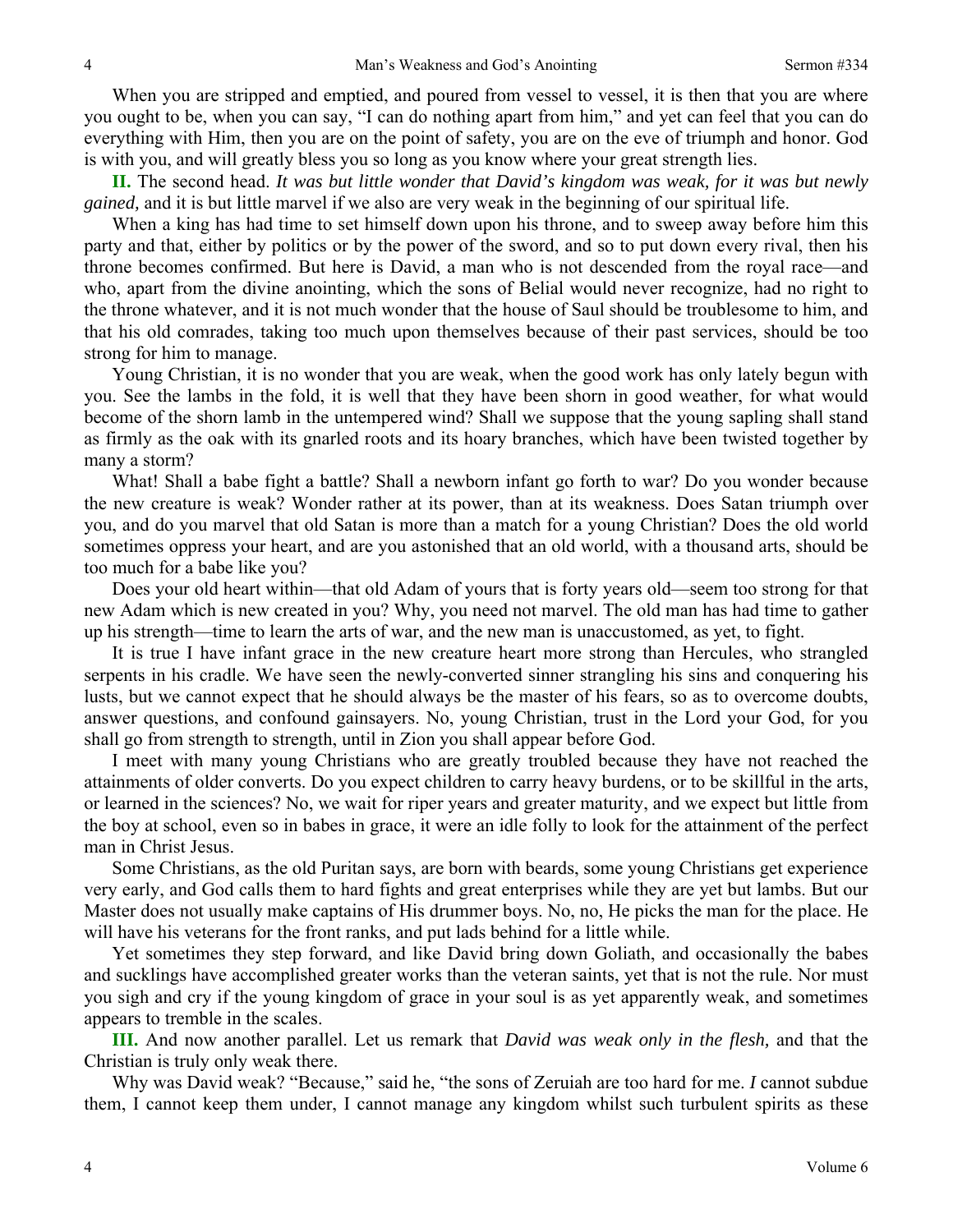interfere and intermeddle with everything." Ah! David, and did you not know this before? How different is this from your language when you were but a lad!

Did not the Philistine say to you, "Come to me, and I will give thy flesh to the fowls of heaven," did you know yourself to be weak then? And yet you said, "Thou comest to me with a sword and with a spear, but I come to thee in the name of the Lord of hosts, the God of the armies of Israel, whom thou hast defied!"

Ah! what a fall is there. David! ought you not now to have said the same? "Joab, I come to you in the name of the Lord God of hosts, and though all the hosts of Israel are at your beck and command, I will do equal justice to strong and weak, and your murderous spirit shall die, and suffer because of what you have done in this my kingdom."

Oh, that David's virgin throne should have been stained with the unavenged blood of a murdered man! Here was want of faith, you see. David had as strong a God as ever, but he was weak in the flesh, and that, my brethren, blessed be God, is the only weakness a Christian can know. We are never weak in our God, we are always weak in ourselves. Whenever you are in the midst of a difficulty, and you sit down and say, *"I* cannot do this," who ever thought *you* could? You ought to have known that *you* could do nothing.

But if your difficulty be never so severe, and your position never so trying, is the everlasting arm too weak for your defense? Is the eternal eye unable to see through the difficulty? Or has eternal love failed you? "Oh, but *I* am so weak!" Of course you are, and the weaker you are the better. But JEHOVAH is not weak, the Eternal One faints not, neither is He weary, there is no searching of His understanding. David was weak because he lived by sight, if he had lived as in the days of his youth, by faith in the covenant God who had anointed him, he never would have complained of weakness, but would have done his duty, even should heaven itself totter about his ears.

Christian, have done today with talking of what you are, and of what you are not, remember the Christian's standing place is not on the shifting sand of creature weakness, but on the immovable rock of divine confidence. The reason why the church of these days is such a poor trembling thing is because she always looks to man, and seldom looks to God. If the world is to be evangelized, we examine our funds, we look down the lists of our subscribers, we count our missionaries.

Oh! if we counted and reckoned on our God, and looked to Him first and only, we might yet say to dead nations "Live," and the voice of faith would make them live, and means, apparently inadequate, would soon suffice, if once our faith sufficed to challenge, and to plead the promise of our God.

I am sure of this, my brethren, that there are very few Christians on the face of the earth who live by faith as they should, yea, we are all at times pestered with that leprosy of the flesh, that looking to means, to circumstances, to that which is before our eyes, instead of ever seeing that which is invisible, and resting on that mighty arm which, when we cannot see it, is still at work, and which, when we cannot feel it, still feels for us, and upholds all things by its power.

**IV.** I said that we were weak only in the flesh, and now I want you to observe in the fourth place, that *it is where the flesh is strong that we are weak*.

Why was not David strong? Why, because of the sons of Zeruiah, yet these sons of Zeruiah were his greatest strength. What could he have done without Joab and Abishai—Joab the man who smote the garrison of Jebus, and Abishai who slew three hundred men in single-handed fight? What could he do without these? These were David's mighty men, those who always led the van, and with a tremendous shout dashed among the Philistines and scattered the uncircumcised. These were David's glory.

Often, I do not doubt, as he walked in the midst of his companions in Engedi, he would look on Joab and Abishai and say, "What noble helpers! What men! How trained in the daring deeds of war! With feet leaping from crag to crag like the wild roe, with eyes piercing through the cloud of the battle, with arms whose crash is as the tempest, with faces terrible as lions making the stout-hearted tremble!" These were David's pride, his glory, his strength, ay, and they were his weakness. So is it with us. Whatever is our strength in the flesh is sure to be our weakness in the spirit.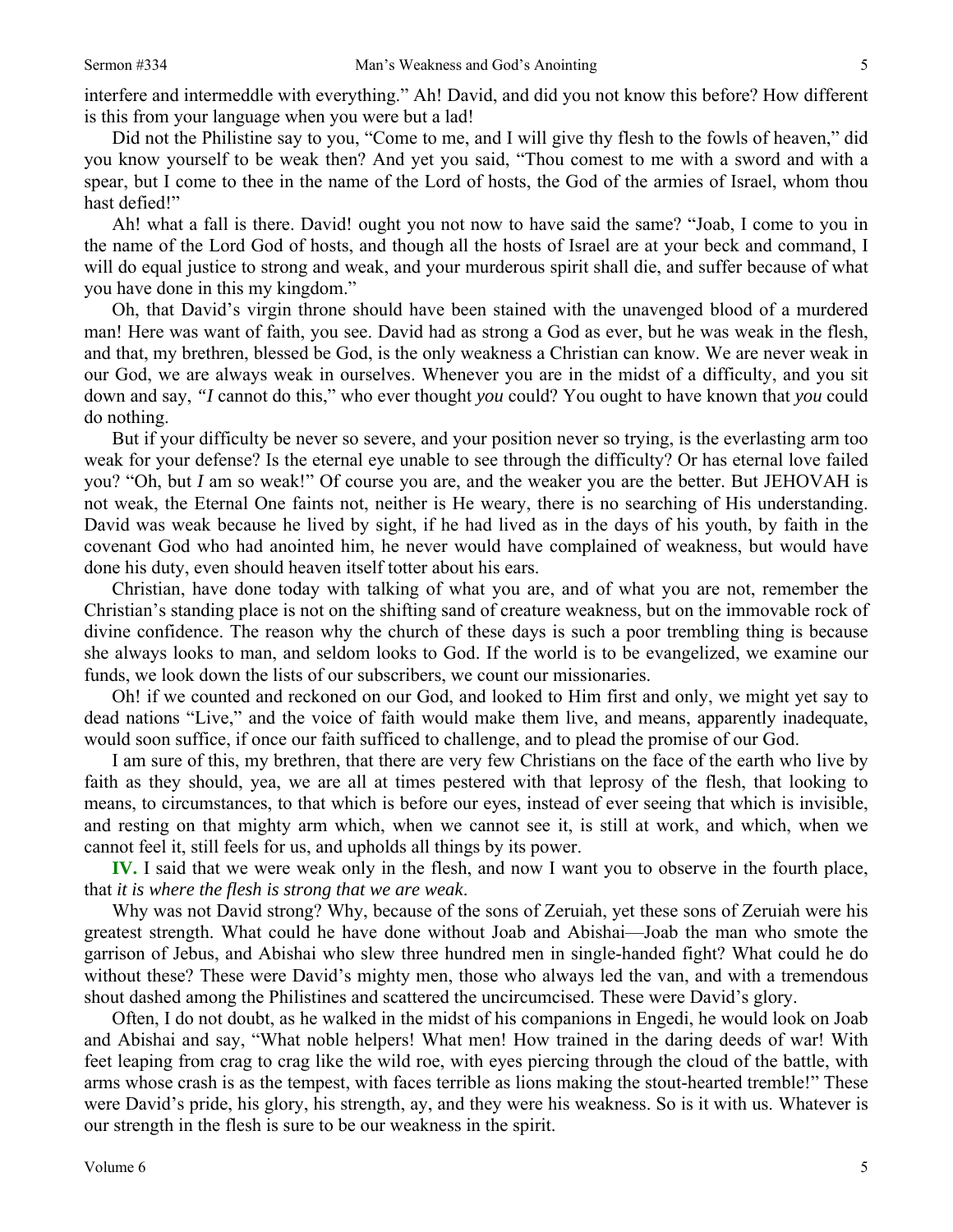Let me give you an instance. Jacob was a man whose strength was in his cunning. He was a wise business man, he was a shrewd calculator, he was wise as the children of this generation. Yes, but that cunning was Jacob's weakness. It was that which always brought him into trouble.

He is cunning first of all with his poor old father Isaac. Instead of leaving the matter to God, he must needs deceive his father with a lie, and as the result of it, he is driven from the house of which otherwise he would doubtless, by the divine will, have become a peaceful possessor.

He goes to Laban. Here no doubt he looked well to himself in the bargain about Rachel, and as he did not trust his father-in-law, his father-in-law did not trust him, and he finds Leah instead of the beloved one.

Then it comes to the point of wages, and Jacob is very wise there. Laban is hard with him, and then he is very crafty with Laban. Laban first says he shall have the ring-streaked sheep, and then those rods in the drinking trough show what a wise man Jacob was. His wages are changed, and changed, and changed again, but Jacob outwits Laban.

The whole history of that good man is of one strong in his wits, but weak in his faith, always a supplanter and therefore being always supplanted. Thus the wisdom of man is rather an impediment than an assistant to the purpose of God. Whenever we are raised up by God to do any work for Him, we must not sit down and say, "Well I think I am qualified for the work because I have such and such gifts." It is just these very things which you possess which will be the heavy hindrances and not the successful assistants of your labor. Remember that your sons of Zeruiah will be hard to manage. They will be too strong for you.

Our Welsh brethren are the best men in the world for preachers, qualified by God for it by their fiery spirit, and yet if you were to mark the career of many a minister with a fiery spirit, it is just that which causes him to make shipwreck of his church by quarrels and divisions. A Scotch brother is qualified for theological studies by the coolness of his temperament, and yet it will often happen that that very coolness often palsies his life and cripples him as a minister of the Word.

I believe the strength of God's ministers generally lies in the points where they are the weakest, and their weakness usually lies in their strength. That is to say, natural strength will be toned down by a spiritual weakness, and a natural weakness will be exalted and be made the vehicle and channel for spiritual strength. It has often been so. The very physical appearance of Paul, his personal presence which was said to be weak and contemptible, becomes to him the subject of glorying. He glories in his infirmity, for it is the means of giving honor to God.

"This is strange logic," says one. It is, sir, God's logic *is* strange. Gideon fears the Midianites because of the slender number of his soldiers, but the Lord says, "The people are yet too many for me." The king of Judah, on another occasion hires for himself with so many hundred thousand talents a number of mercenary troops from the king of Israel. "Now," says he, "I shall win the battle." But before the battle begins, the prophet bids him send these men back. God can do better without means than He can with means that are audacious enough to think themselves necessary.

The Lord will always throw the sword away from His hand when that sword begins to boast itself. Assyria is His axe to cut down the cedars, but if the axe glories the axe itself must be cast away, and so will it be with you if you set down any good thing you have ever done to yourself, God will bring you down. Learn instead thereof to be wise, and if you have any excellency or any power pour contempt on it, and if you have any weakness and any infirmity, glory in it because the power of God shall rest upon you.

**V.** And now one other remark, and may God bless the Word to the comfort of all His people. It is this. *We are anointed kings, and yet we are weak, but our weakness shall not prevent our reigning by and by*.

David's kingdom did not shake, even when his heart failed him, and it would have stood just as fast if he had knocked away Joab and Abishai, who seemed to be the props that supported it. God had sworn that David should sit upon the throne, David's strength lay in God's truthfulness, not in Joab's valor. It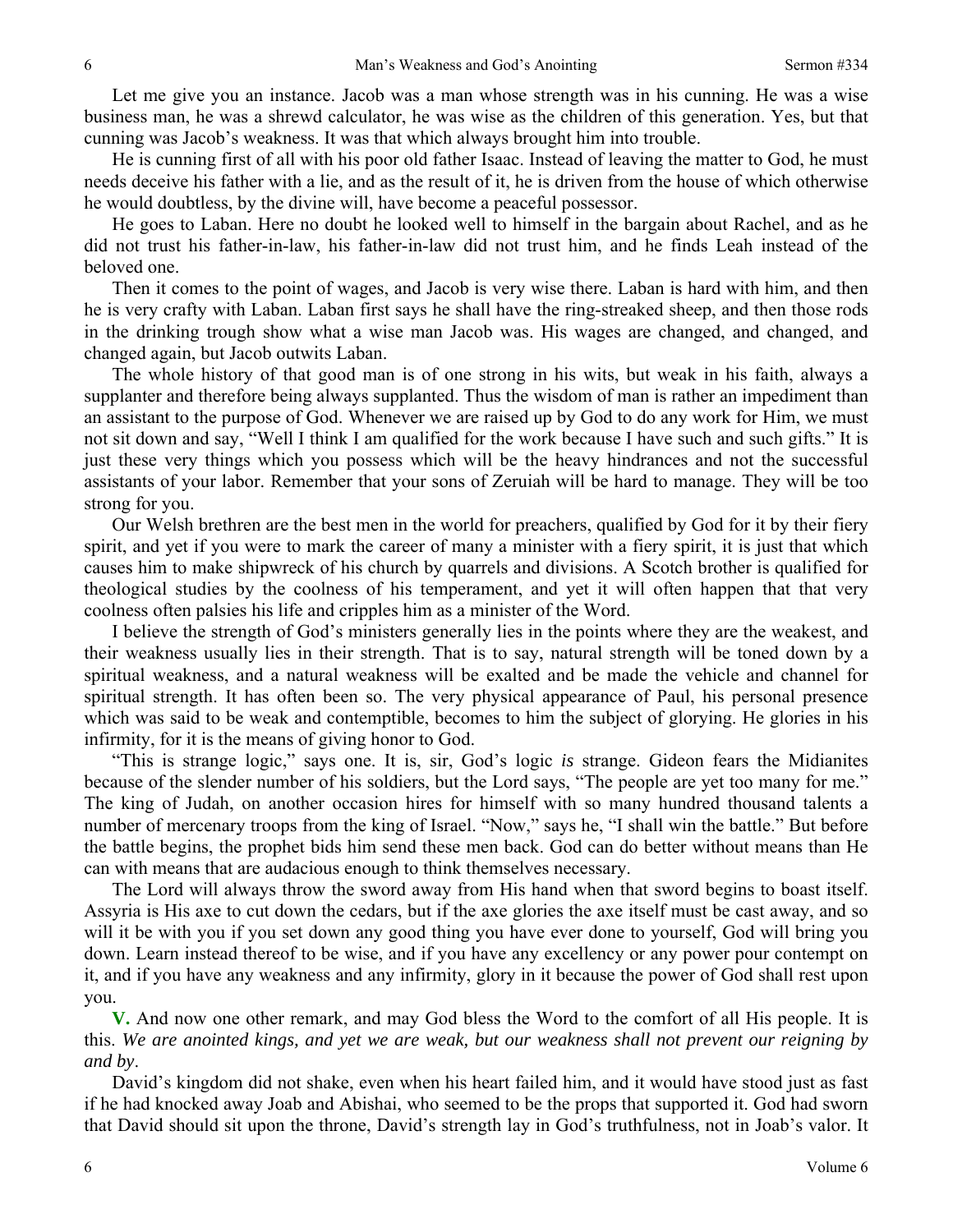was David's business to believe that come what may God's purpose must stand, and God would do all His pleasure.

It is just the same with you, Christian, today. However weak you may be, and whatever means may have failed you, remember God has said it—you shall be saved, He has promised that you shall be glorified with Christ, and so you must be, come fair, come foul. Whatever betide, God must be as good as His Word.

There are some professed Christians who believe that God's people may fall away and perish everlastingly. I don't know whether they think it is the weak Christian or the strong, but they believe that there are some who, though they serve God for years, may yet in a dark and evil hour forsake the Lord their God, and may ultimately be cast away.

Brethren, we reject, renounce, and abhor that doctrine, as being not the truth of God, but an insinuation of Satan. We believe that every child of God, from the least to the greatest, every man who has put his trust in Jesus, is as safe now from finally perishing as though he were in glory. We do uphold and teach, and it is our joy to believe, that all who have given themselves to Christ, and who have been saved by His love, shall be kept safely in the hour of temptation, and presented at last without spot or wrinkle or any such thing before His Father's face.

It is on this doctrine I am about to dwell a minute, while I say that we shall reign. Weak as we are, we shall reign in heaven by and by, and I shall attempt to show you why. For, in the first place, *if we do not, God's attributes will every one of them suffer an eclipse.* Where is the *power* of God, if He cannot keep the people whom He has bought with His blood, and whom He has called by His Spirit? Is the power of sin greater than the power of God? And is man's free will to be omnipotent, and God's purpose to fail, because men will not let God succeed? I say that God's omnipotence would be blotted and blurred if He suffered the very meanest of His chosen ones to fall away and perish.

Or where were His *love?* If Christ can keep His spouse and does not, where is His affection? If Jesus can save His people and will not, where is His love, and what is its vaunted value? It is either in God's power to keep a man from going down to hell, or it is not. If it is not, then God is not omnipotent. If it be in His power, but not in His love, His love—I say it with reverence to His name—is not the everlasting love of which Scripture says so much.

And then, His *wisdom* too, would not that suffer? If His anointed sons shall not reign, why did He anoint them? Why does a wise God begin a work He does not carry on? Has God purposed anything which He finds to be an error, and therefore forbears to execute it? God forbid we should indulge such blasphemy.

And where, my brethren, where is *divine truth?* What truth would there be in a passage like this—"I give unto my sheep eternal life, and they shall never perish, neither shall any man pluck them out of my hands." If one of them should perish, that passage were not true.

And again, those words of the apostle Paul—"If when we were enemies we were reconciled unto God by the death of His Son, how much more, being reconciled, shall we be saved by His life," where would be the reasoning there? Where is the truth of God in those statements, if His people are not saved by Jesus' life?

And then the apostle Paul was deceived when he said, "For I am persuaded, that neither death, nor life, nor angels, nor principalities, nor powers, nor things present, nor things to come, nor height, nor depth, nor any other creature, shall be able to separate us from the love of God, which is in Christ Jesus our Lord."

Then God did not mean it when He said, "The mountains may depart, and the hills be removed, but the covenant of my love shall not be removed, saith the LORD that hath mercy upon thee." Where is the meaning of that divine assurance—"Can a woman forget her suckling child, that she should not have compassion on the son of her womb? Yea, they may forget, yet will not I forget thee."

I say, beloved, that the Bible is like the husks of the winepress, when the generous juice has been pressed therefrom, if you take the doctrine of final perseverance out of it. If God can change, if His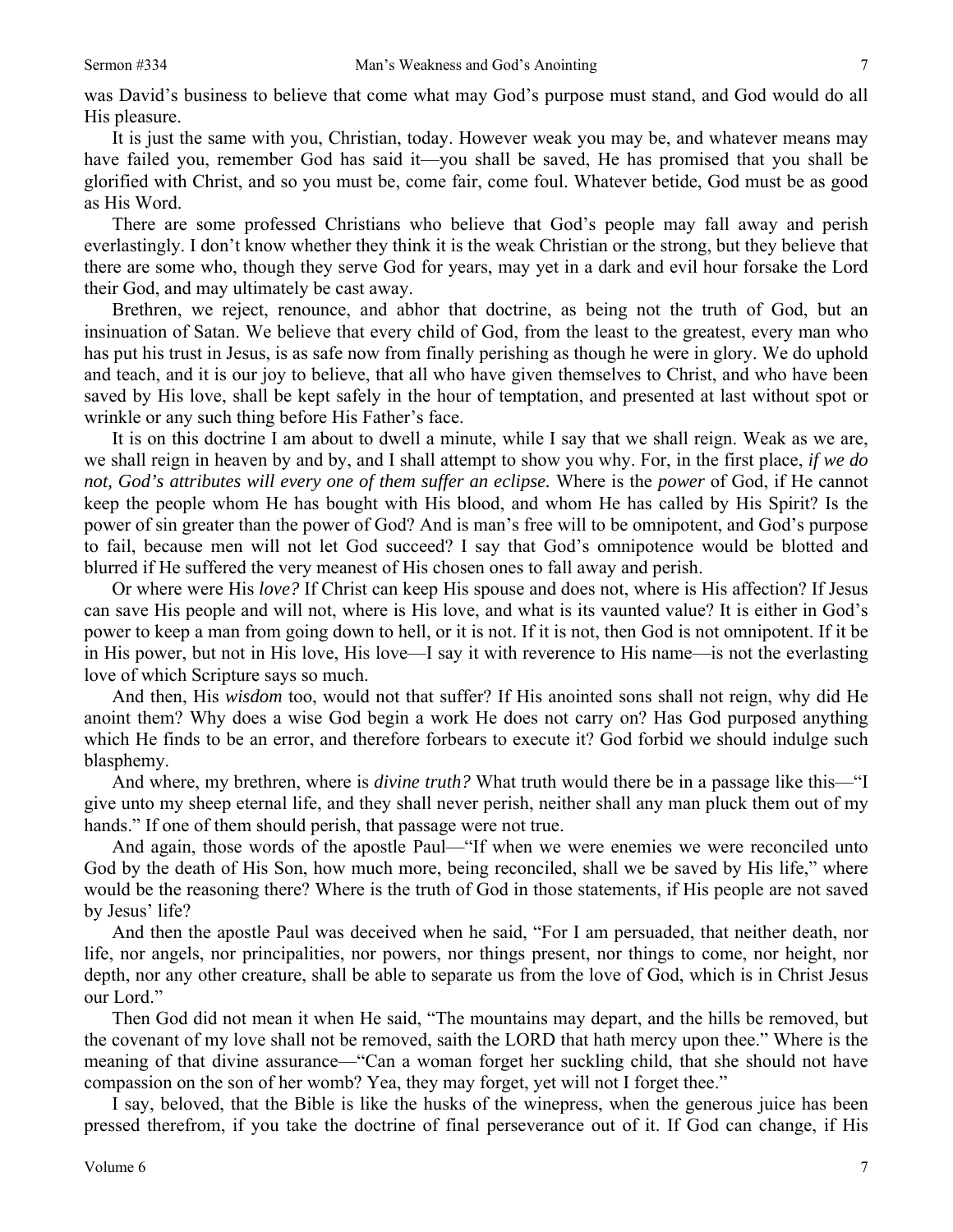purpose can fail, if His love can be taken away from one on whom it was ever set, I am not a Christian, nor would I think it my boast and my honor to serve God, if he were such a faithless one as this free-will theology makes Him to be.

But further than this, if every one for whom Jesus shed His blood, and every one who believeth on God through Jesus be not saved, then God's Son is dishonored. He is a Head, but He is the Head of a mangled body, He is a King, but He is like the king of Naples, a king without a territory, He is a Husband, but He is a Husband without a spouse, or with a spouse that is only half there, half His and half the devil's.

And then again, if God's people be not saved, and if His Davids do not reign, then you have to accept the blasphemous alternative that God is defeated by man. Here it is. God wills to save me, but I am told that my free will may master God. Out on your free will! Is free will to be God? If it be a God fall down and worship it, and be an idolater as base as the worshippers of Baal.

But I know that God is master of man, and that man's will shall never match with God, but God will have His way. I ask now, in the name of reason and of Scripture, what there is that can hinder God from saving the man whom He has promised to save. Why, his hard heart can hinder him! Yes, but he had that hard heart when God began with him, and God overcame that bad heart, and can He not overcome it to the end?

Oh! but the man may not be willing! Yes, and he was not willing at the first, but God made him willing, and He that mastered his will then may master it still. Oh, but Satan may overcome him! And is Satan to make the purpose of God of more effect? And is a child of God to be a child of hell tomorrow—alive today, dead tomorrow, and then alive again. O miserable doctrine. Where is now our strong consolation if this be our portion!

In presenting such as the everlasting Gospel I feel confidence, because it is worth your having. Trust your souls with Christ today and you are saved. "He that believeth on Christ Jesus shall be saved." "No," say our antagonists, "he shall not, he may be or he may not be, he may believe on Christ, but whether he is saved or not depends upon his own will." Sir, you lie against God and Scripture. "He that believeth shall be saved," come what may. *"Yes, if he keeps on believing."* Sir, it says no such thing, it says, "He that believeth shall be saved." He shall, he must, keep on believing. Where God begins the work He will carry it on.

Let me quote again that passage—"I give unto my sheep eternal life, and they shall never perish, neither shall any pluck them out of my hands." "Ah," said a foolish minister once, "but they may pluck themselves out." A pretty idea! "No man shall pluck them out of his hands," and they may pluck themselves out as if they were not men. Or says another, they may slip between His fingers. But then what becomes of that passage, "They shall never perish?" If one of His sheep shall ever perish, that Word of God is either false, or else had no meaning in it.

I was riding lately with a good brother in Christ who did not believe in final perseverance. He said, "I don't believe that many Christians ever fall away, I don't think one in a thousand does, perhaps not one in a million, but it is possible, just possible, and I think we ought to say it is."

"But," I said, "one in a million does not improve your case at all, because if one in a million, why not you? why not me? why not the rest? why not all? If some for whom Christ died may perish, why not all? and then a Christian may die, and never 'see of the travail of his soul.' If some that believe may fall away and perish, why not all?

Then how shall the promise stand if they believe and yet were not saved. If Christ may lose a part of His church, why may He not lose all? And then he may come to heaven without a church. Besides," I said, "I should feel that if one child of God may fall, certainly it must be me. But why should one fall more than another?"

"Because one is more wicked than another?"

"What is this but the old covenant of works? Their standing depends not on themselves, but on God. How shall they be prevented falling?"